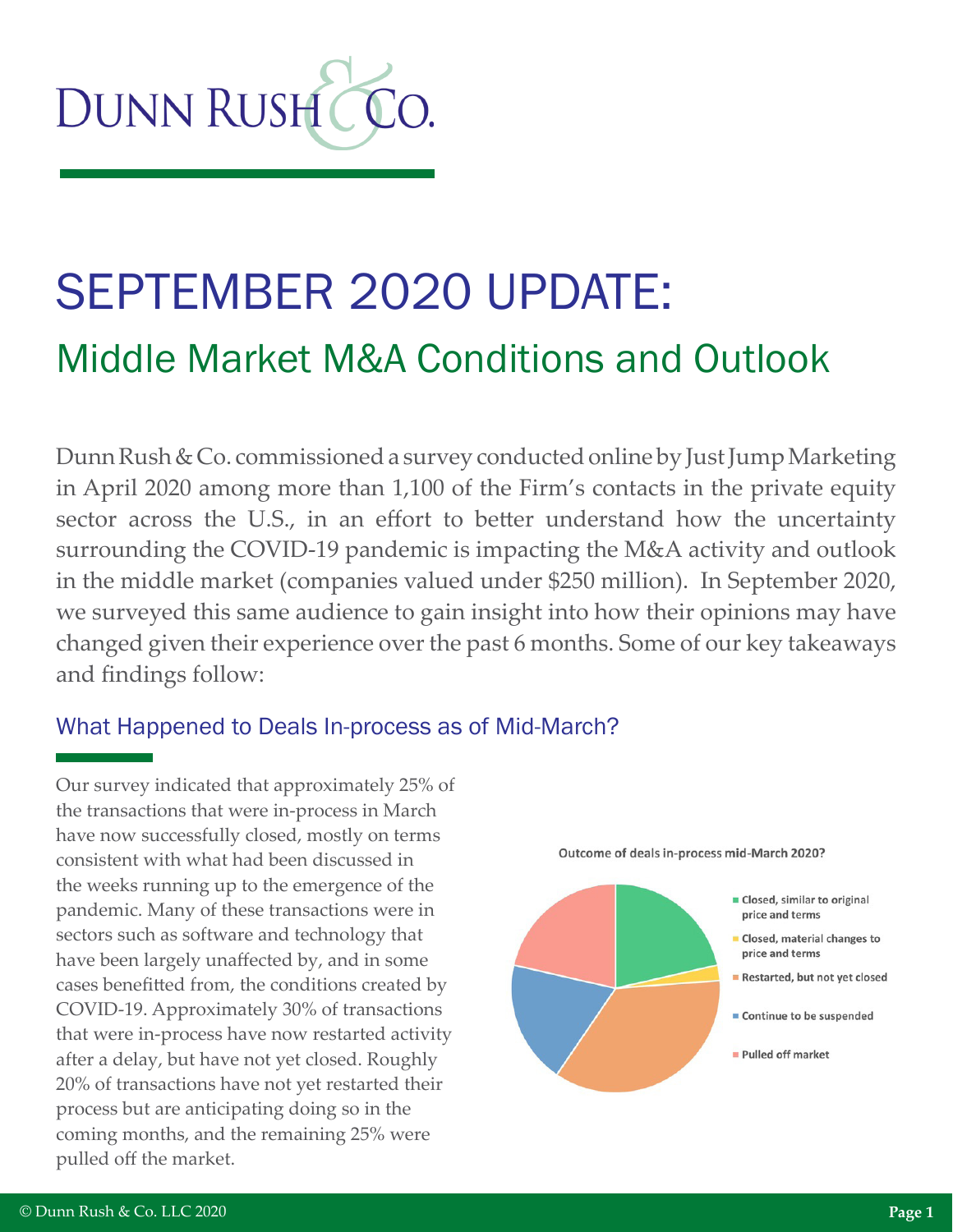#### Deal Flow Trends:

As was indicated in our earlier survey, new deal flow in general fell off dramatically after the emergence of COVID-19 shelter-at-home mandates in mid-March. **During this timeframe, more than 80% of respondents reported a decline of greater than 25%; one-third of those were down by more than 50%**. Those who indicated steady or in a few cases increased deal flow were specialized in industries where demand remained stable or increased due to the impact of COVID-19, such as technology, food distribution and certain healthcare products and services. This slowdown in new deal flow over the past 6 months is a leading indicator for what we expect to be a significantly lower number of closings that will be reported in the coming months in comparison to prior year volume.



How has new dealflow changed since mid-March 2020?

While troubling on the surface, there were some positive trends developing in August and September (starting to see seasonally strong new deal volume, potentially caused by pent-up demand) as compared to April and May (which experienced a historically unusual drop-off). We believe this indicates the start of a recovery in the trends of new deal flow, which points to closing volumes potentially rebounding 6 to 9 months out.

#### Quality of New Deal Flow:

Some respondents indicated that it remains too soon to tell what the impact of COVID-19 has been (and will be) on the quality of the deals they are seeing. However, two-thirds of respondents split their opinions evenly between Lower Quality (businesses impacted by the pandemic) and Better Quality (only the best companies were well positioned to start a process). This "barbell effect" is consistent with what we believed would unfold based on the responses in our first survey earlier this year. We will be monitoring the market closely in the coming months to see indicators for the market starting to pick up for the more mainstream companies somewhere in between the ends of the barbell.



The "Barbell Effect": Quality of new deal flow since March 2020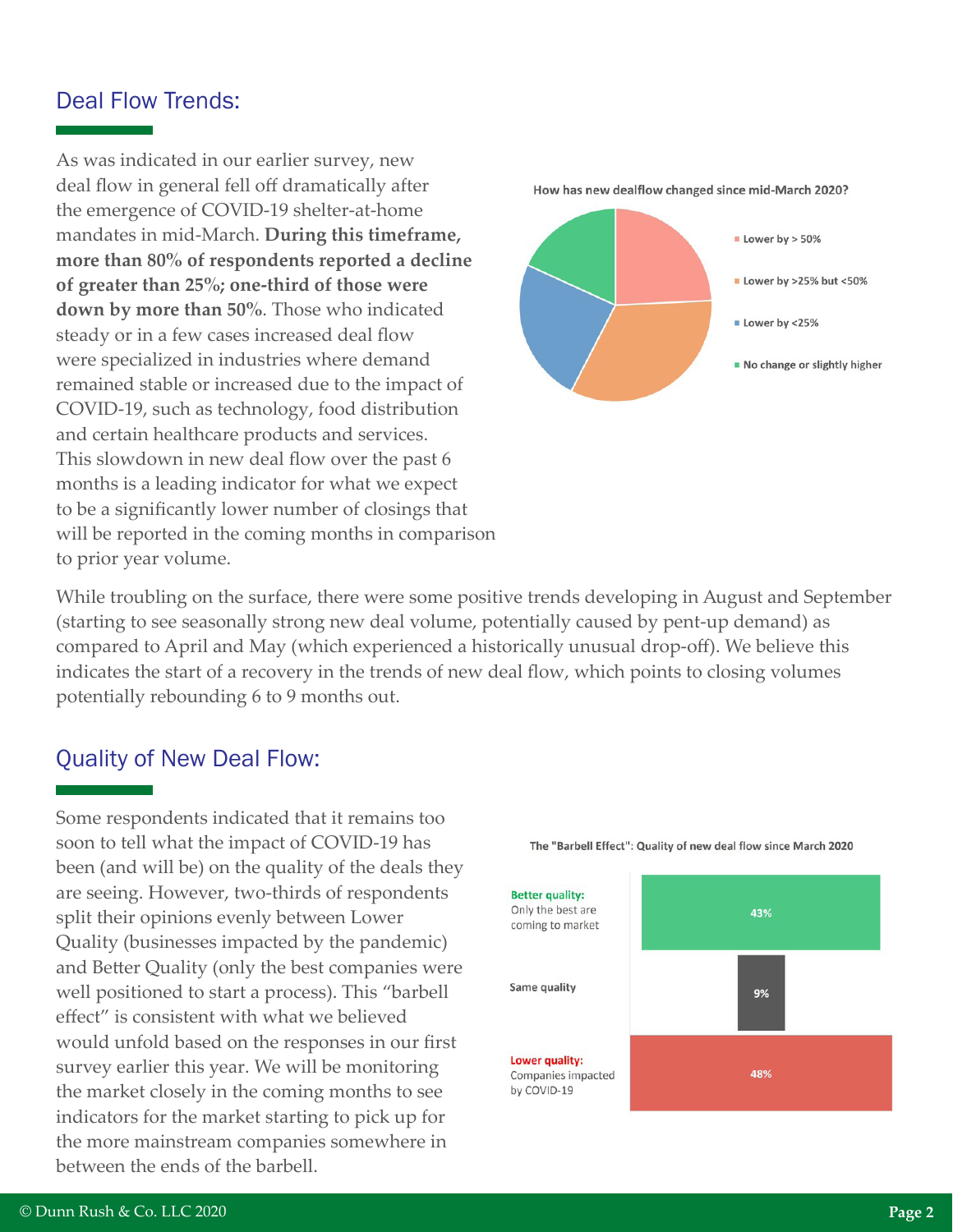#### How Will COVID-19 Impact Valuations?

This is one of the most interesting findings from our survey, although somewhat intuitive in the context of the responses above. Forty five percent (45%) of respondents saw no change in valuations during the past 6 months, and 9% actually saw slight increases in value. Thirty three percent (33%) saw a decline in valuations, and two thirds of those were lower by more than 15%. These might appear to be polar opposite indications of what is happening in the market, but we believe logical given two points made by responses to earlier survey questions:

- 1. Transactions that were able to be close after mid-March were either in attractive industries only made more so by the effect of the pandemic (maintaining strong valuations); or
- 2. Troubled situations (resulting in low valuations).



#### Changing opinions on how valuations on how new deals be effected

Very few new deals have been launching across the range of industries and situations that do not fit into these two categories (i.e., manufacturing, distribution and B2B service businesses, for example). Almost all businesses impacted financially by COVID-19 have been forced to evaluate the impact, implement a strategy to respond, and work to produce data that can demonstrate a recovery of financial performance so as to be armed with the information buyers and financing sources will require in any transaction. So all the companies in the middle of the barbell will need to wait until they have this evidence, while monitoring industry conditions that impact buyers and the lending market, before determining an effective time to launch a transaction process.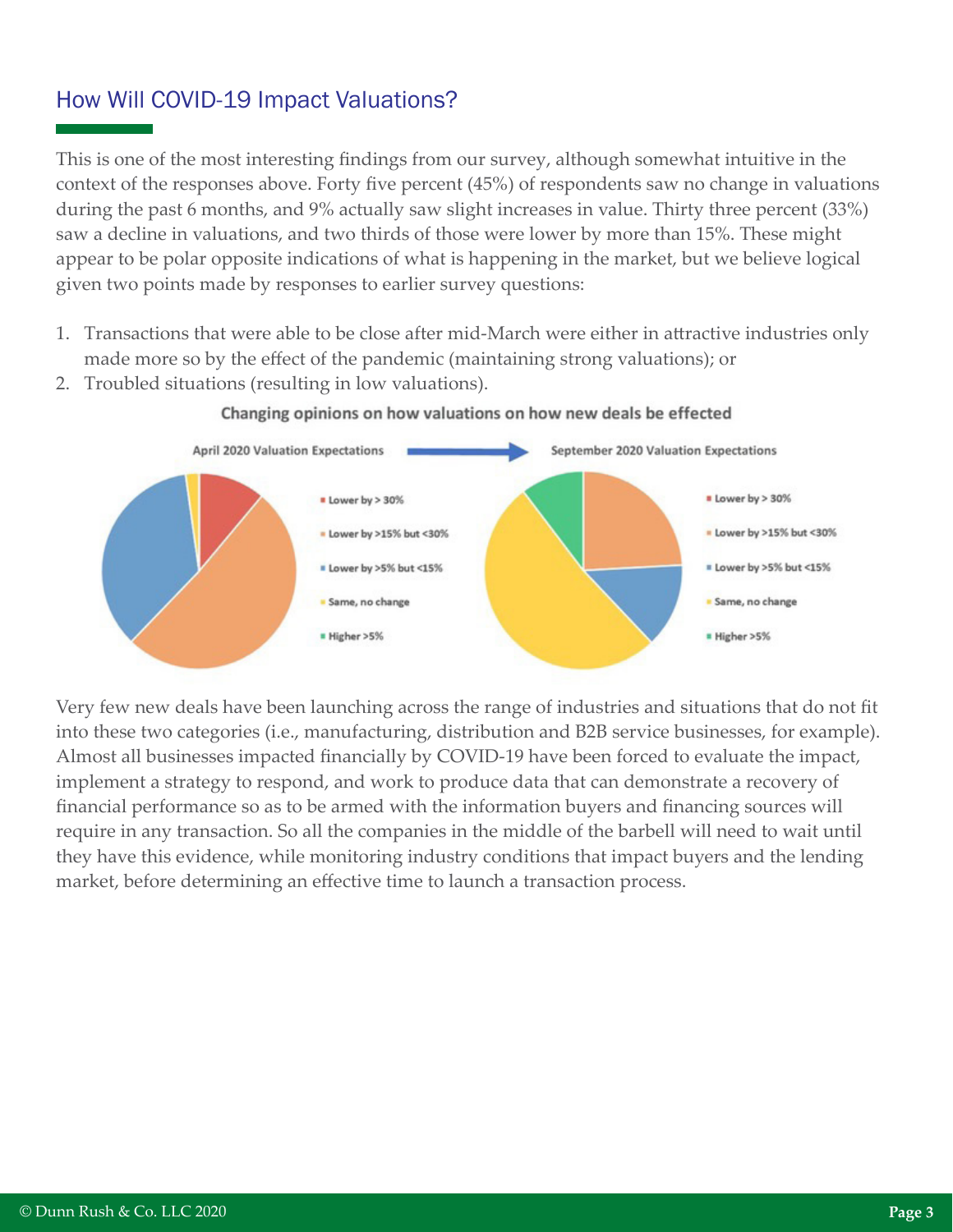### How Have/Will Transaction Structures be Impacted?

In stark contrast to the evidence that nominal valuations for growing, profitable companies have not necessarily declined since March, is the opinion of buyers that **transaction structures will in almost all cases be modified to reflect risks associated with COVID-19**. The vast majority of these structural modifications will **shift greater percentages of total deal value into contingent forms of consideration** (such as an earnout, seller note, etc.).

At the risk of stating the obvious, it is worth noting that a **seller's ultimate realized "value" of a \$50 million all cash offer can be a very different thing than a \$50 million offer with 20% of the price payable in an earnout** only if certain financial targets are hit over a future time frame. In the context of the prior survey question, both examples are \$50 million valuations; however no one would consider the second option as attractive as the first if there is a meaningful risk that some or all of the 20% earnout may not eventually be paid.

**Survey respondents believe the most frequent modification to deal structures will be greater use of earnouts, followed closely by private equity buyers requiring that sellers roll over a higher percentage of their equity into a meaningful ownership stake in the acquiring entity.** Expectations for lower valuations and increased use of seller notes were considered less likely but potentially useful deal structure modifications that may be required by buyers for the foreseeable future.

#### What are the Biggest Challenges to Closing Transactions Going Forward?

Consistent with our findings from our April survey, respondents indicated that the most important factor in closing a transaction in the coming months will be gaining a clear understanding of the impact COVID-19 had, and will continue to have, on a business. Other challenges in closing transactions continue to be bridging the gap in valuation expectations between buyers and sellers given new risks posed by the pandemic, and continuing concern about uncertainty in the debt financing market.

#### When Will Activity and Valuations Return to Pre-Pandemic Levels?

In our April survey there was really no consensus on when the M&A market would return to pre-pandemic conditions, although the middle of the bell curve predicted mid-2021. It now appears clearer that the majority of respondents expect this to occur, with approximately 85% of respondents expecting a more normal transaction environment before mid-2021.

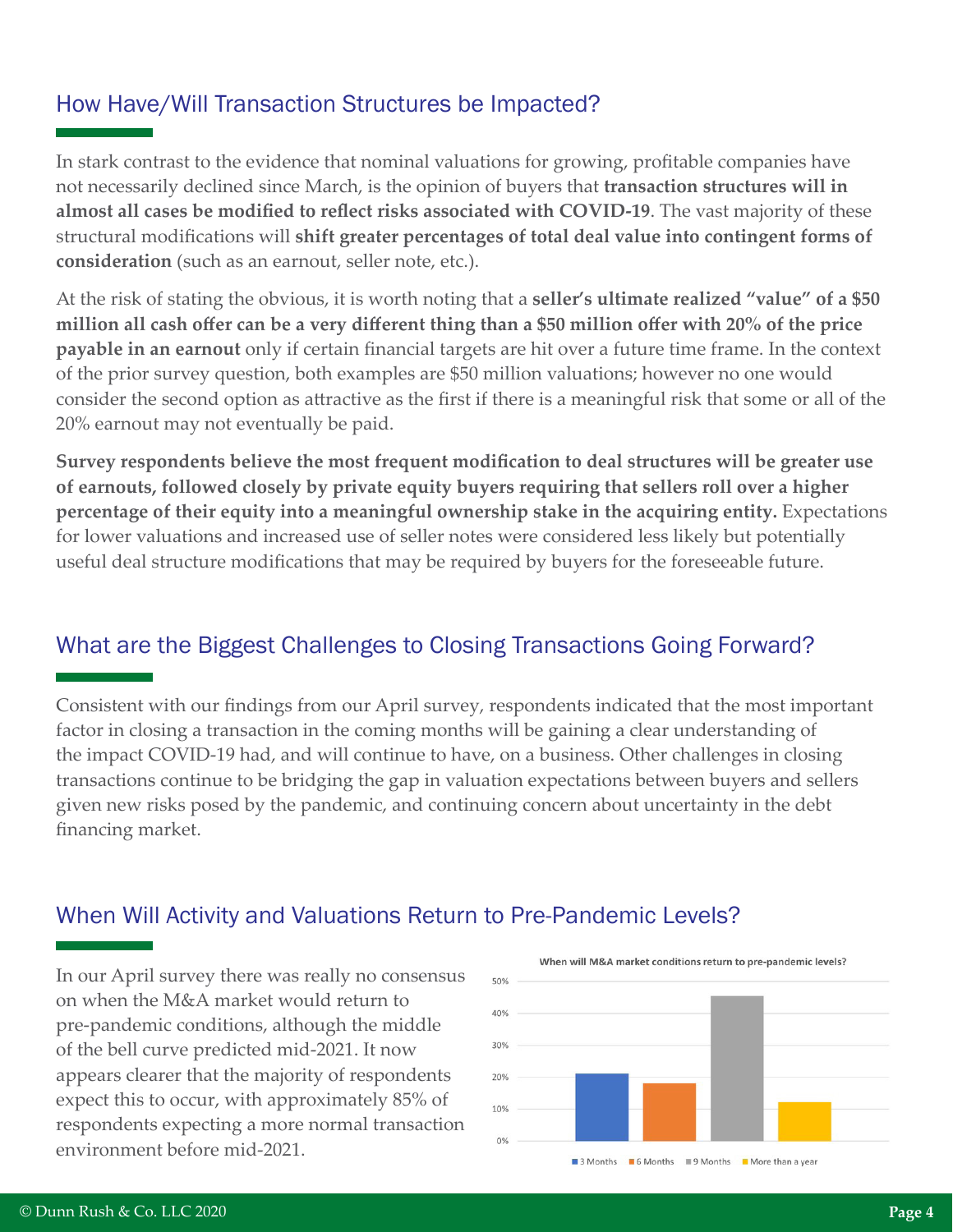### Will Buyers Consider the Financial Impact of Covid-19 to be an Add-Back?

Our April survey indicated that 85% of those who answered the question expected to consider the impact of COVID-19 to be a non-recurring event or add-back when looking at new deals. In September this percentage remains the same, although almost every respondent now answered the question more definitively (whereas almost 40% had indicated it was "too soon to tell" in April). However, several respondents commented that a seller must be able to clearly quantify the impact COVID-19 had during the period and that the business must be able to prove it has rebounded/ recovered from any negative impact before they could or would do so.

#### How Are Pe Firms Thinking About The Potential Sale Of Their Own Portfolio Companies In This Environment?

Consistent with the findings of our April survey, the pandemic has caused most PE firms to postpone the timing of the sale of their existing portfolio companies who may have considered a near-term sale process. Interestingly, despite the passage of about 6 months since our last survey, results now remain similar to before (in other words, timetables appear to have just shifted forward rather than progressed in any way). A similar number of companies are continuing to prepare and are monitoring market conditions, but more have shifted their timetables outward to a year or more and/or postponed the decision indefinitely.

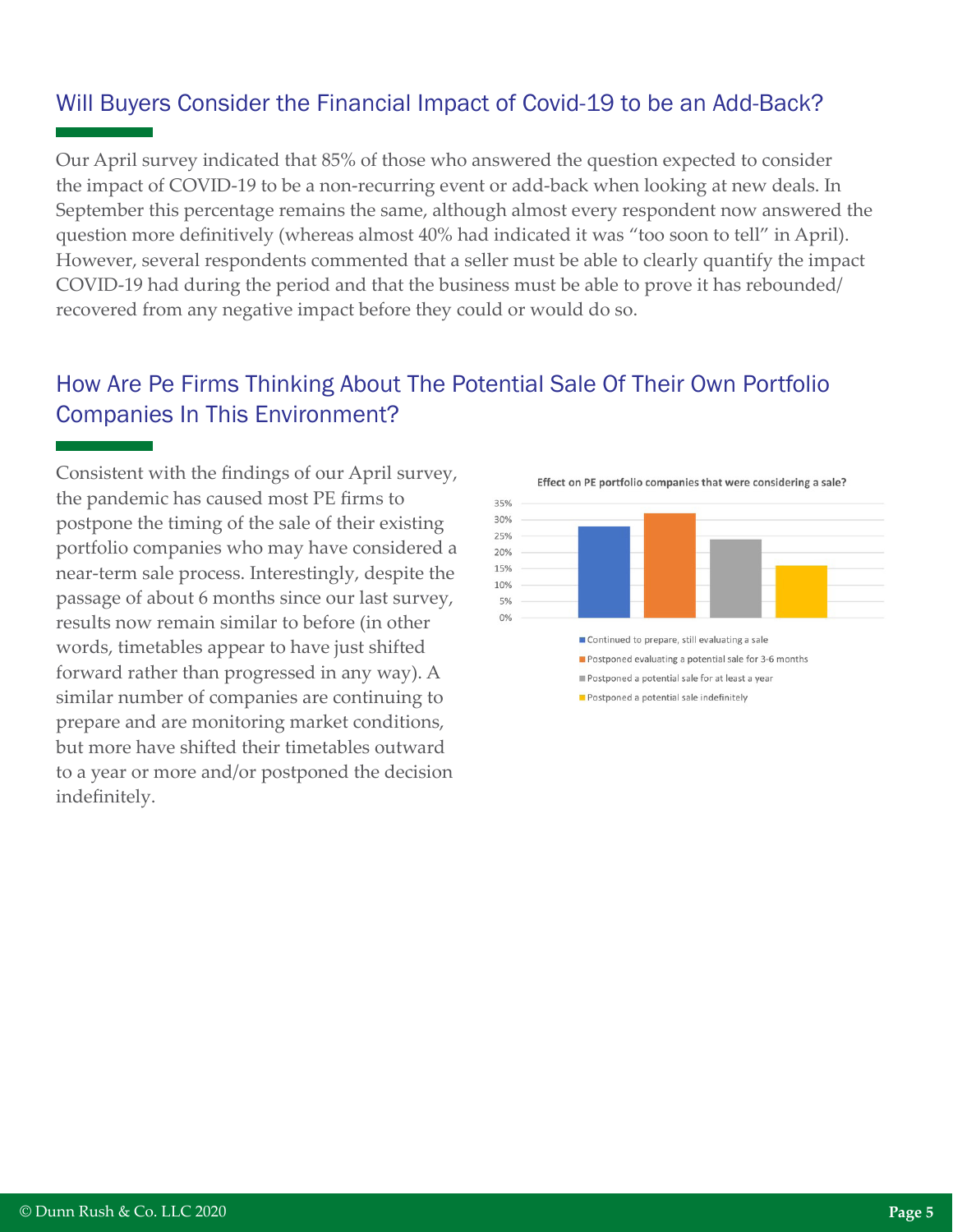## Final Question we Asked: are you More or Less Optimistic About the Outlook for M&A

First, the raw data: 60% of respondents were more optimistic, 30% were less optimistic, and 10% felt the same way they did 6 months ago. Are you a glass half full, or glass half empty person? The prevalence of general optimism is a good sign, and below is a sampling of some specific comments highlighting several points of interest:

- Optimism for "good" deals in strong sectors; concern for "all the deals not getting done";
- Concern that the "bifurcated market" that has been evident since March will only become more so (strong market for strong companies, high volume of troubled deals, minimal activity for the vast number of businesses in between the two);
- Pleasantly surprised by how the market appears to be opening back up in recent weeks, distinct difference in new deal flow since Labor Day;
- Pent-up demand will likely drive booming volumes in late 2021 and 2022;
- Huge unknowns today that should become clearer in the next couple months: namely the results of the presidential election and whether/when there is an announcement about a potential vaccine (and subsequent widespread availability);
- Significant and meaningful questions around impact on the M&A market based on the tax implications of the presidential election (capital gains rate in particular);
- Pessimism about forward-looking business environment because programs like PPP loans kept many businesses afloat;
- Concern about looming increases in bankruptcies, and the potentially disastrous impact of another shutdown from a "second wave";
- The economy needs more time to process the damage done;
- Optimistic that processes are narrower and more sellers are seeking financial partners to help grow their businesses out of the pandemic impact; and
- Belief that aging population of Baby Boomer business owners, combined with backlog of deals "benched" during the past 6 months, will drive solid activity going forward.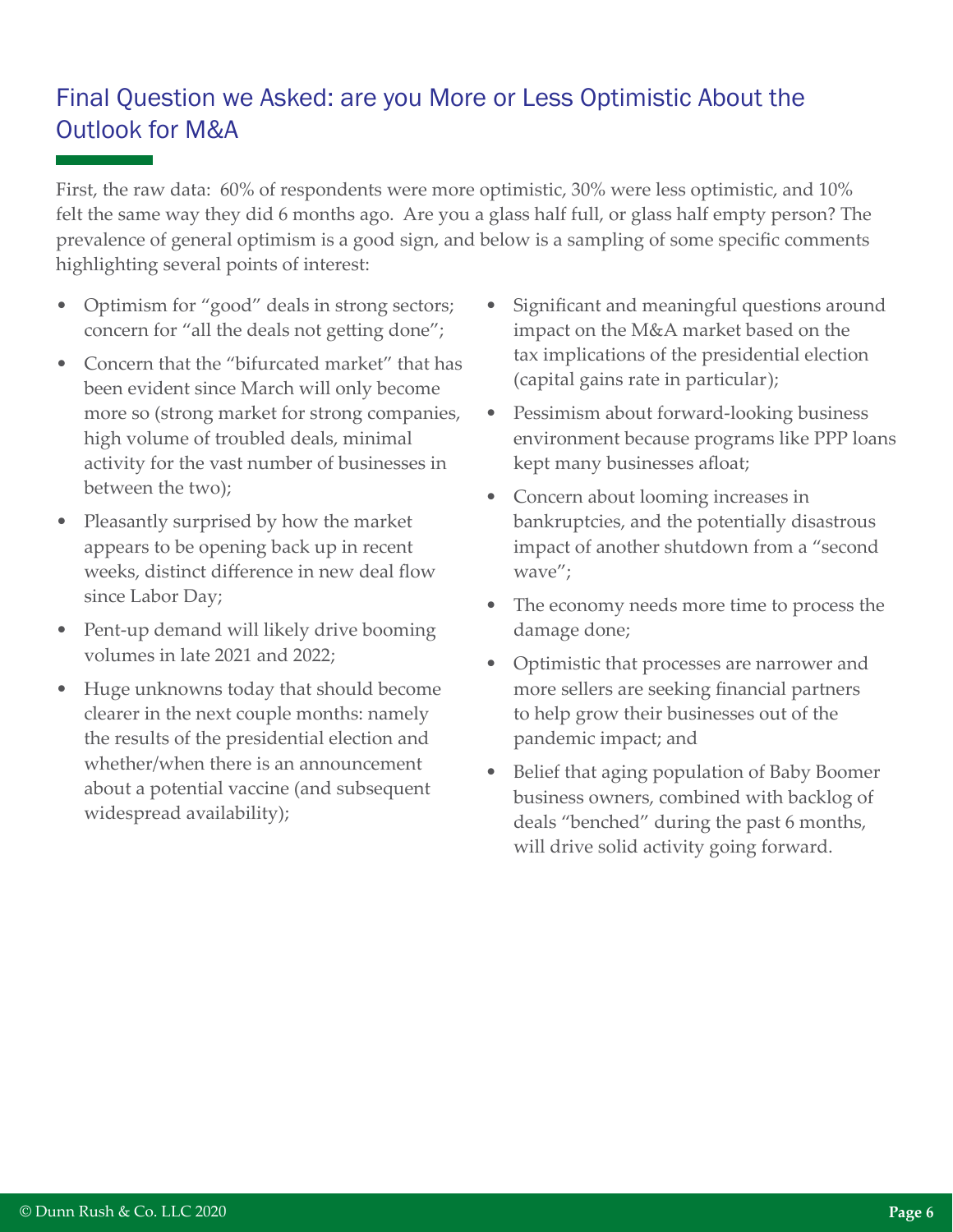#### **SUMMARY**

Our second market survey in many ways solidified some of the conclusions we drew from the initial survey 6 months ago. The COVID-19 pandemic has created a barbell market with three distinctly different segments: continuing strength in deal volume and price for those companies whose financial performance was positively impacted by the pandemic; a significant number of troubled transactions at very low values and challenging terms for those businesses impacted most negatively by the pandemic; and a broad group of businesses in-between that have been impacted in some way but are on the path to recovery and in the process of compiling the data necessary to prove that recovery. The vast majority of the companies in this last category have been in a holding pattern during the past 6 months, and there is optimism that those who can provide ample credible data to evidence their recovery may be able to access the M&A market more regularly in the coming months.

Overall, due to the relative lack of new deals being launched over the past six months, we continue to believe that there will be a significant drop in the number of transactions completed between now and the end of 2020 in comparison to the prior year. The possibility of significant shifts in the tax code based on the outcome of the presidential election could be a factor that drives more activity in the M&A market in the next 6 – 9 months (i.e., ahead of any passage of tax reforms). But in general, we continue to believe the middle market M&A transaction environment should recover to a more "normal" environment by mid-2021.

We continue to see evidence that distressed businesses will likely see significant declines in value due to the compounded effect of lower multiples on weaker financial results, and that stronger companies whose financial performance has benefitted from the conditions created by the pandemic will likely continue to command high valuations.

We anticipate the M&A market will begin to open up again in Q4 2020 for those businesses that can present the data to support their recovery and/or return to pre-pandemic performance run-rates. We expect there will be a modest decline compared to 2019 in valuations for companies in more "mainstream" industries that experienced some negative financial impact from the pandemic. The prevalence of contingent payments will increase significantly if not become a factor in almost all transaction structures for some period of time going forward.

We hope that you found this report and its findings useful. We will continue to monitor and track the M&A market and welcome the opportunity to talk with you about our insights and commentary on the business climate and economic implications. Regardless of when or whether you might be interested in considering a sale, it is always a good business practice to understand the factors impacting the value of your business and ways you can create value and be best positioned to take advantage of any opportunities in the future.